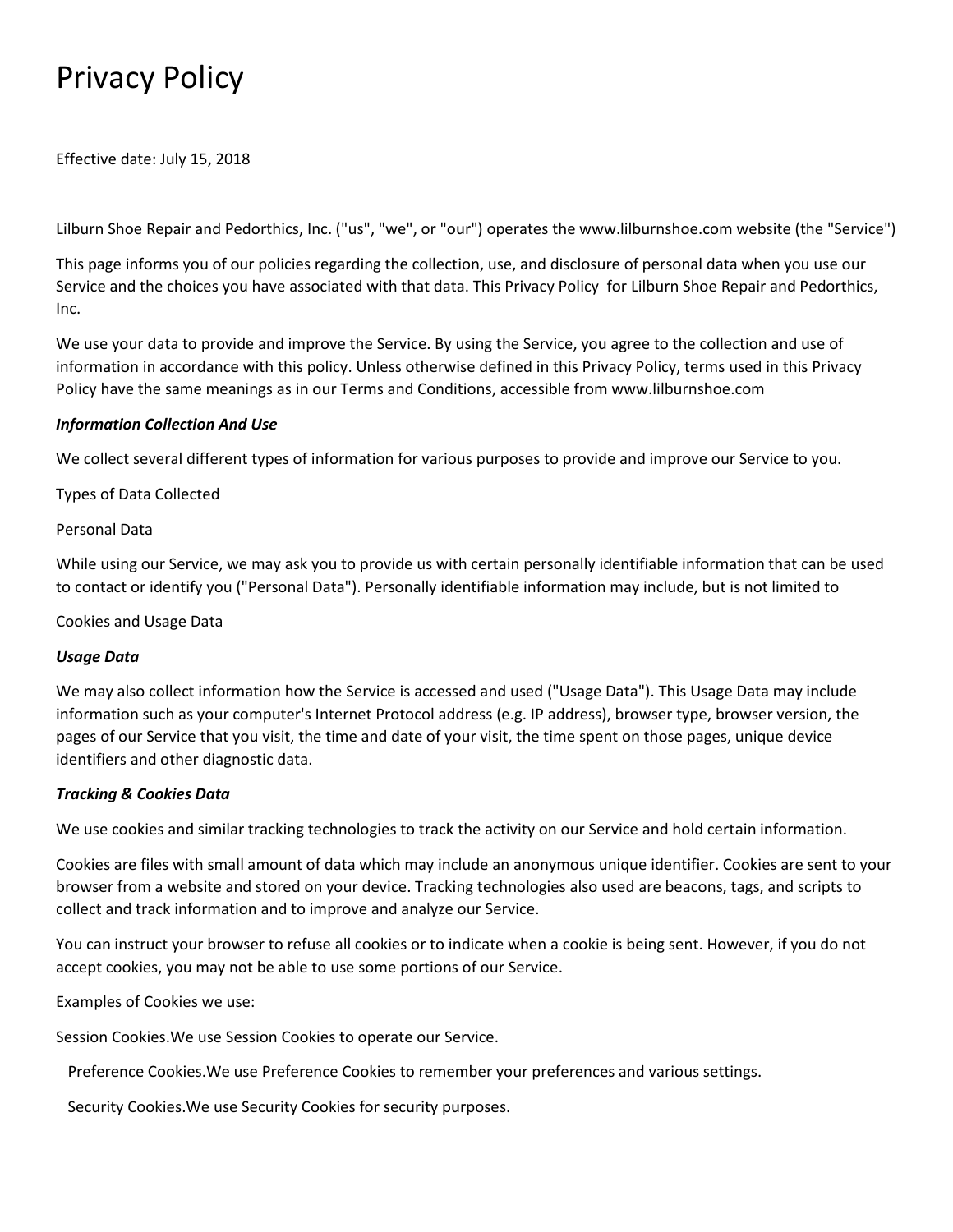## *Use of Data*

Lilburn Shoe Repair and Pedorthics, Inc. uses the collected data for various purposes:

To provide and maintain the Service

To notify you about changes to our Service

To allow you to participate in interactive features of our Service when you choose to do so

To provide customer care and support

To provide analysis or valuable information so that we can improve the Service

To monitor the usage of the Service

To detect, prevent and address technical issues

### *Transfer Of Data*

Your information, including Personal Data, may be transferred to — and maintained on — computers located outside of your state, province, country or other governmental jurisdiction where the data protection laws may differ than those from your jurisdiction.

If you are located outside United States and choose to provide information to us, please note that we transfer the data, including Personal Data, to United States and process it there.

Your consent to this Privacy Policy followed by your submission of such information represents your agreement to that transfer.

Lilburn Shoe Repair and Pedorthics, Inc. will take all steps reasonably necessary to ensure that your data is treated securely and in accordance with this Privacy Policy and no transfer of your Personal Data will take place to an organization or a country unless there are adequate controls in place including the security of your data and other personal information.

### *Disclosure Of Data*

Legal Requirements

Lilburn Shoe Repair and Pedorthics, Inc. may disclose your Personal Data in the good faith belief that such action is necessary to:

To comply with a legal obligation

To protect and defend the rights or property of Lilburn Shoe Repair and Pedorthics, Inc.

To prevent or investigate possible wrongdoing in connection with the Service

To protect the personal safety of users of the Service or the public

To protect against legal liability

### *Security Of Data*

The security of your data is important to us, but remember that no method of transmission over the Internet, or method of electronic storage is 100% secure. While we strive to use commercially acceptable means to protect your Personal Data, we cannot guarantee its absolute security.

#### *Service Providers*